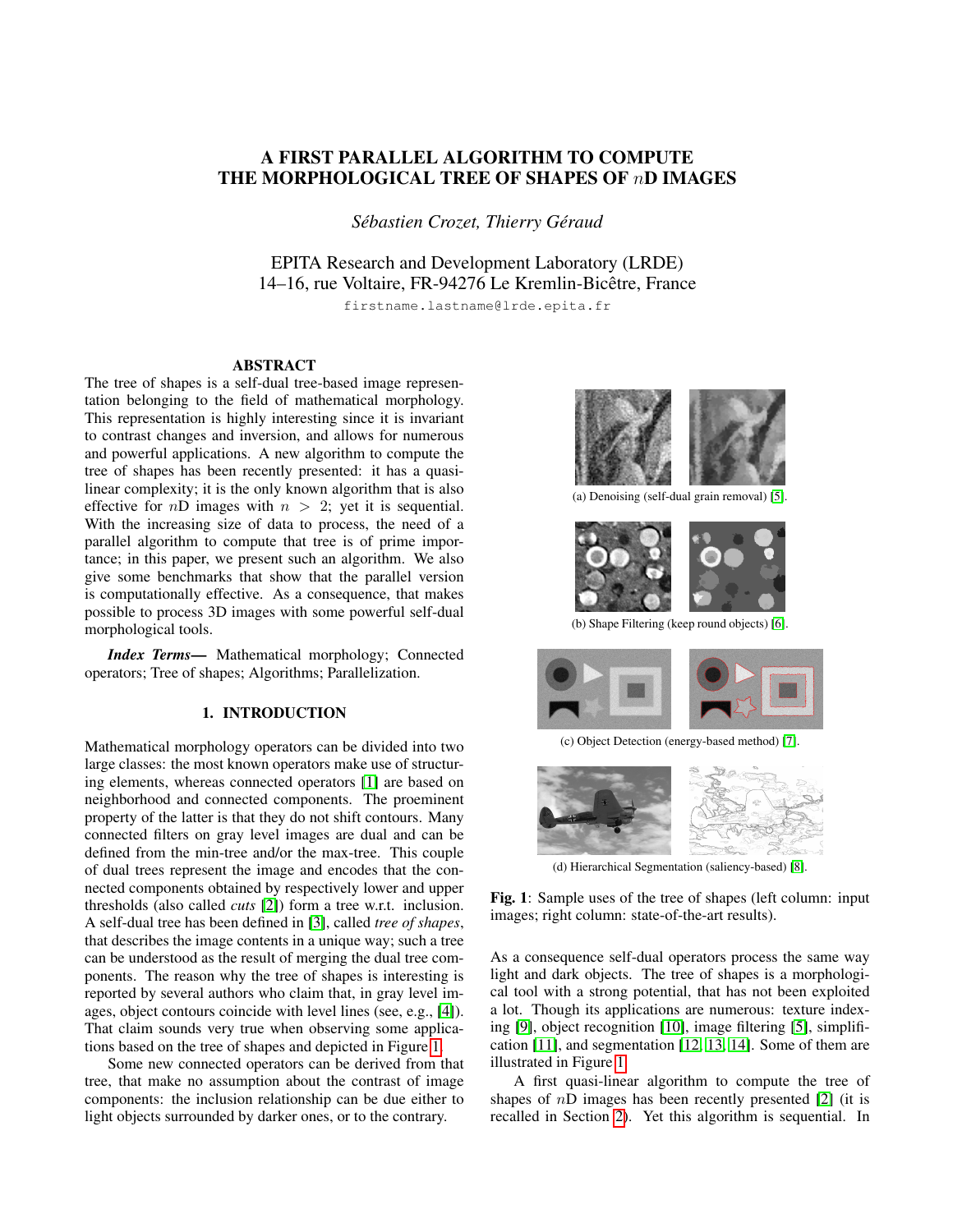this paper we present a first parallel algorithm to compute the tree of shapes (Section [3\)](#page-2-0). In Section [4](#page-3-0) we give some numerical results. Last in Section [5](#page-3-1) we conclude and discuss some perspectives of our work.

### 2. THE QUASI-LINEAR ALGORITHM

### <span id="page-1-0"></span>2.1. Definition of the Tree of Shapes

Let us consider a  $nD$  digital image as a function defined on a regular cubical grid,  $f : \mathbb{Z}^n \to \mathbb{Z}$ . To properly deal with some subsets of  $\mathbb{Z}^n$  and with their complementary, we consider the dual connectivities  $c_{2n}$  and  $c_{3n-1}$ . For any  $\lambda \in \mathbb{Z}$ , the respective lower and upper threshold sets of f are defined as  $[u \lt \lambda] = \{x \in X \mid f(x) \lt \lambda\}$ and  $[u \ge \lambda] = \{x \in X \mid f(x) \ge \lambda\}$ . From them we deduce two sets,  $\mathcal{T}_{\leq}(f)$  and  $\mathcal{T}_{\geq}(f)$ , composed of the connected components of respectively lower and upper cuts of  $f: \mathcal{T}_{\leq}(f) = \{ \Gamma \in \mathcal{CC}_{c_{2n}}([u \lt \lambda]) \}_{\lambda}$  and  $\mathcal{T}_{\ge}(f) = \{ \Gamma \in \mathcal{CC}_{c_{3^n-1}}([u \ge \lambda]) \}_{\lambda}, \text{ where } \mathcal{CC} \text{ de-}$ notes the operator that gives the set of connected components of a set. The elements of  $\mathcal{T}_{\leq}(f)$  and  $\mathcal{T}_{\geq}(f)$  respectively give rise to two dual trees: the min-tree and the max-tree of f. We can then define two other sets,  $S_{\leq}(f)$ (set of lower shapes) and  $S>(f)$  (set of upper shape), as the sets of components of resp.  $\mathcal{T}_{\leq}(f)$  and  $\mathcal{T}_{\geq}(f)$  after having filled the cavities of those components. With the cavity-filling (or saturation) operator denoted by Sat, we have:  $S_<(f) = {\text{Sat}_{c_{3^n-1}}(\Gamma)}$ ;  $\Gamma \in \mathcal{T}_{\leq}(f)$  and  $\mathcal{S}_{\ge}(f) = \{\text{Sat}_{c_{2n}}(\Gamma); \Gamma \in \mathcal{T}_{\ge}(f)\}.$  The set of all shapes  $\mathfrak{S}(f) = \mathcal{S}_{<}(f) \cup \mathcal{S}_{>}(f)$  forms a tree, the so-called *tree of* shapes of  $f$  [\[3\]](#page-4-2). Indeed, for any pair of shapes  $X$  and  $X'$  in  $\mathfrak{S}$ , we have  $X \subset X'$  or  $X' \subset X$  or  $X \cap X' = \emptyset$ . Figure [2](#page-1-1) depicts a simple image and its tree of shapes.

<span id="page-1-1"></span>

Fig. 2: An image (a) and its tree of shapes (b). The propagation of the level line  $\lambda$  ended, meaning that the nodes O and A have already been visited. The hierarchical queue contains the interior contour of  $B$  and  $C$ . Thus it can be partitioned in two sets  $S_{\lambda}^{+} = \partial B$  and  $S_{\lambda}^{-} = \partial C$ . The propagation can proceed on both parts in parallel.

## 2.2. Sequential Algorithm

A recent paper [\[2\]](#page-4-1) describes an "union-find"-based algorithm to compute the tree of shapes in quasi-linear time, inspired by the max-tree algorithm given in [\[15\]](#page-4-14). (Just note that it proves again the versatility of the union-find algorithm in the context of mathematical morphology [\[16\]](#page-4-15).) The tree of shapes algorithm is composed of four steps, as depicted by Figure [3.](#page-1-2)

<span id="page-1-2"></span>function COMPUTETREE $(f, p_{\infty})$  $\mathcal{F} \leftarrow$  IMMERSE $(f)$  $(\mathcal{R}, \mathcal{F}^{\flat}) \leftarrow \text{SORT}(\mathcal{F}, p_{\infty})$  $par \leftarrow$  UNIONFIND(reverse $(\mathcal{R})$ ) **return** CANONICALIZE( $par, \mathcal{R}, \mathcal{F}^{\flat}$ )

Fig. 3: Algorithmic scheme of the quasi-linear algorithm.

The IMMERSE function adds informations in-between pixels of the input image  $f$ . First,  $f$  is subdivided (see Fig-ure [4b\)](#page-1-3), multiplying its size by  $4^n$  (so by 16 in 2D). Then, the subdivided image is immersed into the Khalimsky grid [\[17\]](#page-4-16). The Khalimsky grid is a decomposition of the image domain into elements of different dimensions: a pixel of a 2D image can be decomposed into four points (called 0-faces), four edges (called 1-face) and one square (the pixel interior, called 2-face) (see Figure [4c\)](#page-1-4). We call the immersed image  $\mathcal{F}$ .  $\mathcal{F}$  is a set-valued map in order to be the upper semi-continue version of f. 2-faces created by the subdivision process are valued by the maximum of their 8-neighboring faces while 1-faces and 0-faces created by the immersion are valued by the span of their neighboring 2-faces. Note that some 2-faces correspond to the interior of pixels already existing on the original image: they are called *original* faces. The other faces added by the subdivision and immersion are called *artificial faces* in the following. The resulting set-valued image, defined over the Khalimsky grid, has some very strong properties that are given in [\[18\]](#page-4-17).

<span id="page-1-4"></span><span id="page-1-3"></span>

<span id="page-1-5"></span>Fig. 4: (a) is the input image. (b) is the result of the subdivision. (c) is the result of the immersion into the Khalimsky grid. 0-faces are represented by dots, 1-faces by segments and 2-faces by squares.

The image faces are sorted by the SORT function (see Figure [5\)](#page-2-1). The sort is performed in linear time using a hierarchical queue Q. It begins the propagation with  $p_{\infty}$  chosen arbitrarily, and explores the flat zone at the level  $\lambda$ . Each time a face p is visited at a level  $\lambda$ , faces n on its 4-neighborhood are pushed on the hierarchical queue at a level determined by the position of its value with regard to  $\lambda$ . If  $\lambda \in \mathcal{F}(n)$  then there exists a level line at the level  $\lambda$  passing through n; thus *n* is pushed at the level  $\lambda$ . If  $\forall k \in \mathcal{F}(n), \lambda > k$ , then the next level to be reached after  $\lambda$  is  $m = \max_{\lambda \in \mathcal{F}(n)}(\lambda)$ . Thus, n is pushed at this level  $m$ ; this ensures a continuous propagation of gray levels. If  $\forall k \in \mathcal{F}(n), \lambda \langle k \rangle$ , then the next level to be reached after  $\lambda$  is  $m = \min_{\lambda \in \mathcal{F}(n)}(\lambda)$ . Thus, n is pushed at this level  $m$ ; this, too, ensures a continuous propagation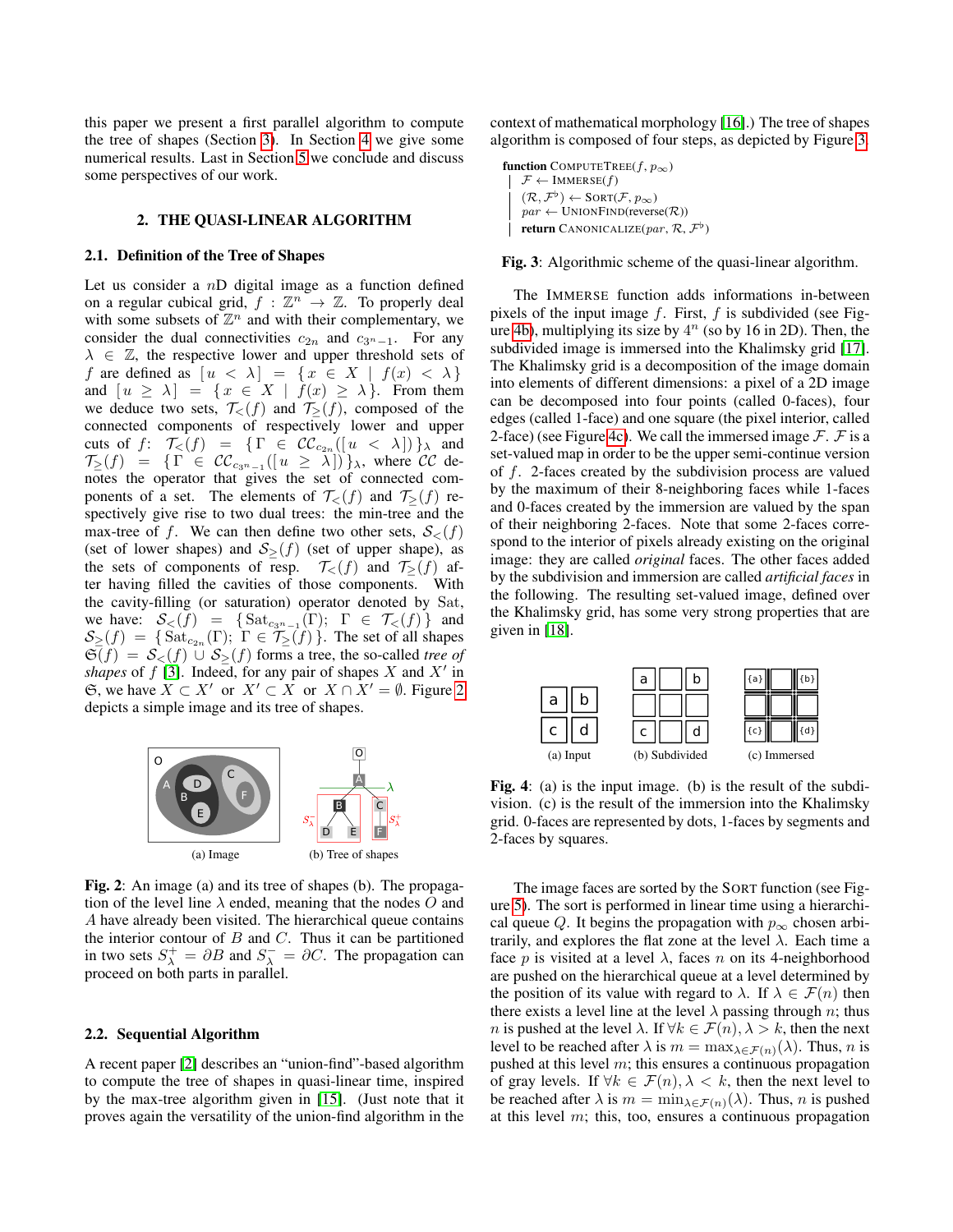<span id="page-2-1"></span>function 
$$
SORT(f, p_{\infty})
$$
  
\n $Q \leftarrow$  list of queues  
\n $\mathcal{R} \leftarrow$  empty array  
\n $\lambda \leftarrow$  mean( $\mathcal{F}(p_{\infty})$ )  
\n $Q[\lambda] \leftarrow p_{\infty}$   
\nwhile any queue of  $Q$  is not empty do  
\nwhile  $Q[\lambda]$  is not empty do  
\n $p \leftarrow POP(Q[\lambda])$   
\n $PUSH(\mathcal{R}, p)$   
\nfor all  $n \in \mathcal{N}_4(p)$  that has not been visited yet do  
\n $| \text{ if } \lambda \in \mathcal{F}(n)$  then  
\n $| \text{ else if } \lambda < \min(\mathcal{F}(n))$  then  
\n $| \text{ else}$   
\n $| \text{ } \mathcal{F}^{\flat}(n) \leftarrow \min(\mathcal{F}(n))$   
\nelse  
\n $| \text{ } | \text{ } \mathcal{F}^{\flat}(n) \leftarrow \max(\mathcal{F}(n))$   
\n $| \text{ } | \text{ } \mathcal{F}^{\flat}(n) \leftarrow \max(\mathcal{F}(n))$   
\n $| \text{ } | \text{ } \mathcal{F}^{\flat}(n) \leftarrow \max(\mathcal{F}(n))$   
\n $| \text{ } | \text{ } \mathcal{F}^{\flat}(n) \leftarrow \max(\mathcal{F}(n))$   
\nreturn  $(\mathcal{R}, \mathcal{F}^{\flat})$ 

Fig. 5: Sort procedure used by COMPUTETREE. min and max design the lower and high bound of an interval.

of gray levels. The propagation plays two roles: it sorts the faces in a way that it is virtually following the "childhood" relationship of the tree of shapes (this gives the array  $\mathcal{R}$ ), and flattens the interpolated image choosing deterministically a single value in place of ranges on artificial faces. We call  $\mathcal{F}^{\flat}$ the flattened F.

The tree is built by the UNIONFIND function, which relies on the union-find algorithm studied by Tarjan in [\[19\]](#page-4-18), reading the sorted faces stored in  $R$  in reverse order. It returns a *parent* function, named *par*, which associates to each face its parent on the tree of shapes. Path compression and union-by-rank are used to ensure the quasi-linear complexity  $\mathcal{O}(\alpha(n)n)$ , where  $\alpha(n)$  designs the inverse ackermann function. Because the propagation visits faces virtually starting from the root of the tree of shapes down to its leaves, the union-find will build the tree starting from the leaves up to the root. In that way, we have the guaranty that no node of the tree of shapes will be seen before its children by the unionfind. This ensures that the whole tree is built correctly at the end of the union-find. However this tree contains faces which do not belong to the original image. Therefore, artificial faces must be removed by the CANONICALIZE function. More information about the use of the union-find algorithm in mathematical morphology can be find in [\[16\]](#page-4-15) and [\[20\]](#page-4-19).

The CANONICALIZE function removes every artificial face from the tree and compresses it ensuring that if for some face p, if  $\mathcal{F}^{\flat}(par(p)) = \mathcal{F}^{\flat}(p)$ , then  $\mathcal{F}^{\flat}(par(par(p))) \neq$  $\mathcal{F}^{\flat}(p)$  (unless  $par(p)$  is the root of the tree). The pseudocode of the serial canonicalization is not given here to save some room.

#### 3. DESCRIPTION

<span id="page-2-0"></span>To our knowledge no tree of shapes computation algorithm has been parallelized yet. Here we propose a new parallel algorithm that works the same way as the quasi-linear algorithm [\[2\]](#page-4-1) presented in Figure [2,](#page-1-0) with the union-find subalgorithm replaced by a parallel max-tree computation algorithm. The scheme of the proposed parallel algorithm is given by Figure [6.](#page-2-2)

<span id="page-2-2"></span>function COMPUTETREE(f,  $p_{\infty}$ )  $\mathcal{F} \leftarrow$  PARALLELIMMERSE $(f)$  $Q \leftarrow$  list of queues  $\lambda \leftarrow \operatorname{mean}(\mathcal{F}(p_\infty))$  $Q[\lambda] \leftarrow p_\infty$  $\mathcal{F}^{\operatorname{ord}} \leftarrow \operatorname{PARALLELSORT}(\mathcal{F}, \, Q, \, \lambda, \, 0)$  $\textit{par} \gets \texttt{PARALLELMAXTREE}(\mathcal{F}^{\text{ord}})$ return CANONICALIZE $(par, \mathcal{F}^{\text{ord}})$ 

Fig. 6: Algorithmic scheme of the parallel algorithm.

The PARALLELIMMERSE function is the same as the IM-MERSE function described in Figure [2](#page-1-0) though this time the valuation of each face is done in parallel. Since the valuation of each face does require only informations about its local configuration, this parallelization is straightforward.

The PARALLELSORT procedure (see Figure [7\)](#page-2-3) sorts the faces in a very similar way as described by Figure [5](#page-2-1) with two major changes. First, the sort is done in parallel. This is pos-

```
procedure PARALLELSORT(\mathcal{F}, Q, \mathcal{F}^{\text{ord}}, \lambda, ord)Q[\lambda] \leftarrow p_{\infty}while any queue of Q is not empty do
     while Q[\lambda] is not empty do
           p \leftarrow POP(Q[\lambda])Ford(p) \leftarrow ordfor all n \in \mathcal{N}_4(p) that has not been visited yet do
                if \lambda \in \mathcal{F}(n) then
                  \vert PUSH(Q[\lambda], n)
                 else if \lambda < \min(\mathcal{F}(n)) then
                  PUSH(Q[\min(\mathcal{F}(n))], n)
                 else
             \vert PUSH(Q[\max(\mathcal{F}(n))], n)
     ord\leftarrow ord+1S^+_{\lambda} \leftarrow Q[\lambda \dots \text{max value}]S_{\lambda}^{-} \leftarrow Q[0..\lambda]\lambda' \leftarrow highest level having faces on S_{\lambda}^-Run PARALLELSORT(\mathcal{F}, S_{\lambda}^-, \mathcal{F}^{\text{ord}}, \lambda', ord) on another thread.
                                                         \triangleright This thread continues with S^+_\lambdaQ \leftarrow S^+_{\lambda}\lambda \leftarrow smallest level having faces on S^+_{\lambda}Wait all child.
```
Fig. 7: The parallel face sorting procedure used. min and max design the lower and high bound of an interval.

<span id="page-2-4"></span>sible because of the following property:

Property 1 *After each propagation step each unvisited distinct sub-tree of the Tree of Shapes correspond to a distinct connected component of the remaining pixels.*

During the sort, after the propagation of a level  $\lambda$ , let S be the set of faces contained by the hierarchical queue Q. Note that this queue contains every faces of the interior contours of the holes of the flat zones extracted so far. Let  $S_{\lambda}^{+} = \{x \in$  $\mathcal{S} \mid \mathcal{F}^{\flat}(x) > \lambda$  and  $\mathcal{S}_{\lambda}^{-} = \{x \in \mathcal{S} \mid \mathcal{F}^{\flat}(x) < \lambda\}$ . Since the propagation at the level  $\lambda$  just ended, we have  $\{x \in \mathcal{S} \mid \lambda\}$  $\mathcal{F}^{\flat}(x) = \lambda$  =  $\emptyset$  hence  $\mathcal{S}_{\lambda}^{+} \cup \mathcal{S}_{\lambda}^{-} = \mathcal{S}$ . Thus, continuing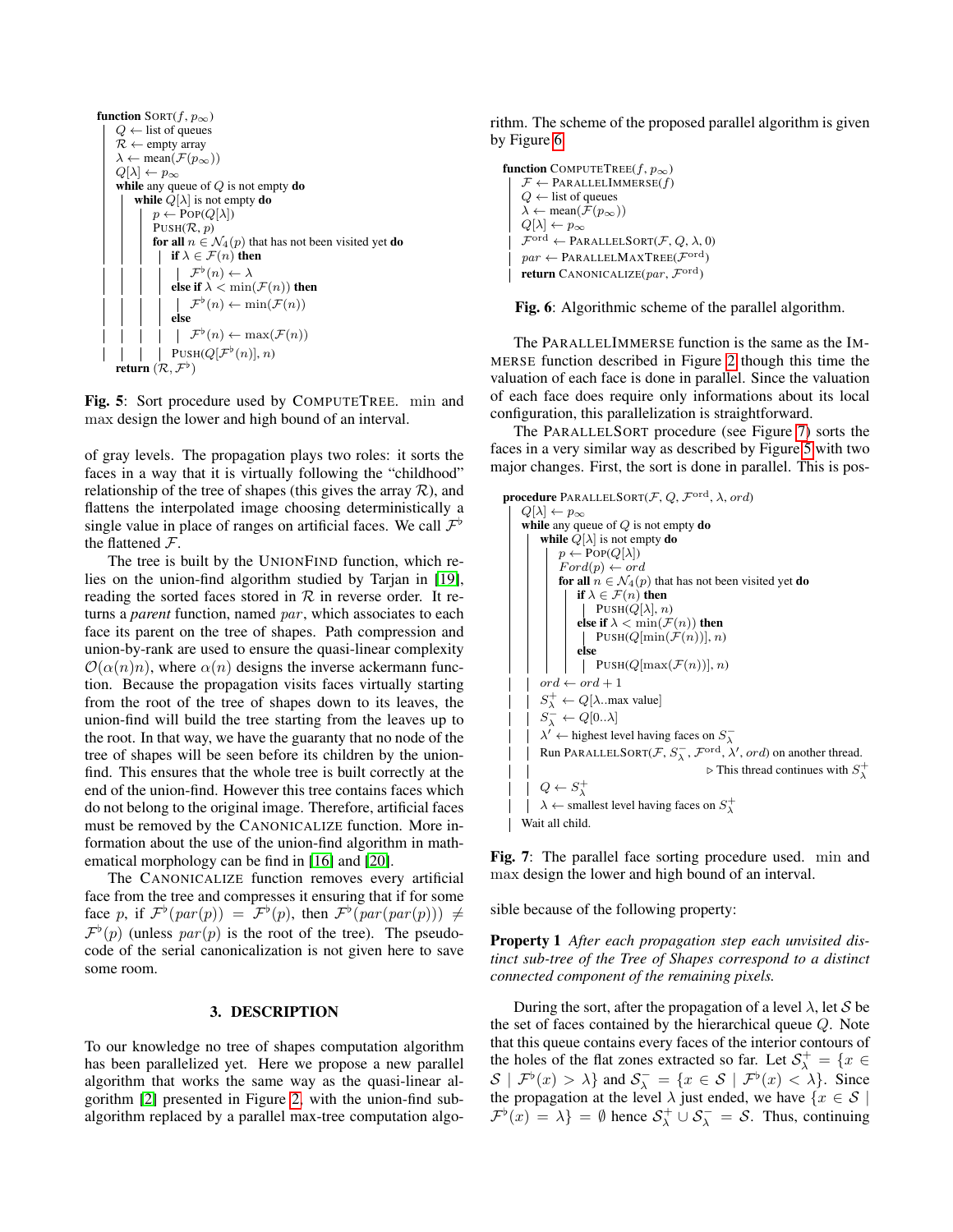the propagation on  $S_{\lambda}^-$  in parallel to the propagation on  $S_{\lambda}^+$ , each thread using its own hierarchical queue, is possible since  $S_\lambda^+$  and  $S_\lambda^-$  contain the borders of disjoint connected components of the holes due to the Property [1.](#page-2-4) Figure [2b](#page-1-5) shows an example of this partitioning.

Second, PARALLELSORT does not output  $\mathcal{F}^{\flat}$ , nor  $\mathcal R$  as SORT did in Figure [3.](#page-1-2) Instead, it returns a  $\mathcal{F}^{\text{ord}}$  function which associates to each face its level on the tree of shapes. Therefore, the deeper a shape is on the tree, the higher is the value of  $\mathcal{F}^{\text{ord}}$  associated to its faces. Since the propagation sub-algorithm starts on the root of the tree of shapes, and propagates down to the leaves continuously, it appears that the max-tree of  $\mathcal{F}^{\text{ord}}$  is the same as the tree of shapes of  $\mathcal F$  as illustrated by Figure [8.](#page-3-2)

<span id="page-3-2"></span>

(a) Original image

(b) Re-valued image

Fig. 8: The original image (a) and the associated  $\mathcal{F}^{\text{ord}}$  (b); the max-tree of (b) coincides with the tree of shapes of (a).

Because of the equivalence of the tree of shapes of  $\mathcal F$  and the max-tree of  $\mathcal{F}^{\text{ord}}$ , any parallel max-tree computation algorithm may be used in place of the PARALLELMAXTREE function. Several parallel max-tree computation algorithms exist in the literature [\[21,](#page-4-20) [22\]](#page-4-21) and may be used here. A comprehensive comparison of those algorithms has been proposed in [\[20\]](#page-4-19).

Finally, assuming the max-tree computation algorithm returns a par function which associates to each face of  $\mathcal F$  its parent on the max-tree, the final tree is obtained after removal of every artificial faces by the CANONICALIZE function (Figure [9\)](#page-3-3). It is very similar to the serial version, except that it is split into two passes since we no longer have access to the array  $R$ . Note that the canonicalization is not parallel.

#### 4. COMPARISON

<span id="page-3-0"></span>We use a test set of 14 very classical images (including lena, pepper, baboon, house, etc.) All images have been resized to  $2500 \times 2500$  to make their computation times comparable and significant. For each different algorithm, the minimum and maximum times, respectively obtained on an image of the test set, are depicted by ticks, and the central bar depicts the median of every computation times. Those benchmarks were run under Arch Linux using a 6-core processor Intel core i7 at 3.2GHz with 16GB of RAM. The parallel version uses *four* threads and is about *three* times as fast as the serial version. That clearly means that the parallelization of the quasi-linear tree of shapes computation algorithm is effective.

For this comparison, we rely on our C++ image processing library, Milena, described in [\[24\]](#page-4-22). This library, particularly well-suited to experiment both with classical images and

```
function CANONICALIZE(\mathcal{F}^{\flat}, par)
for all point p do
       if p \neq par(p) and \mathcal{F}^{\flat}(par(p)) = \mathcal{F}^{\flat}(p) then
             FIND_REPR(\mathcal{F}^{\flat}, \textit{par}, \textit{p}, \textit{p})for all point p do
       if \mathcal{F}^{\flat}(\textit{par}(\textit{par}(p))) = \mathcal{F}^{\flat}(\textit{par}(p)) and \mathcal{F}^{\flat}(\textit{par}(p)) \neq \mathcal{F}^{\flat}(p)then
      \int par(px(p)) = par(p)\mathbf{I}function FIND_REPR(\mathcal{F}^{\flat}, \textit{par}, p, r)if par(p) = p or \mathcal{F}^{\flat}(par(p)) \neq \mathcal{F}^{\flat}(p) then
      if r is primary and p is not primary then
           if par(p) = p then
                 par(r) \leftarrowelse
                par(r) \leftarrow par(p)par(p) \leftarrow rreturn r
      return p
else
      if p is primary then
             par \leftarrow \text{FIND\_REPR}(\mathcal{F}^{\flat}, \text{par}, \text{par}(p), p)else
             par \leftarrow \text{FIND\_REPR}(\mathcal{F}^{\flat}, \text{par}, \text{par}(p), r)if par \neq p then
       \vert par(p) \leftarrow par
  return par(p)
```
Fig. 9: Canonicalization procedure.



Fig. 10: Computation times (in seconds) on a classical image test set of the following algorithms: FLLT [\[3\]](#page-4-2), FLST [\[23\]](#page-4-23), Géraud *et al.* [\[2\]](#page-4-1), and this paper proposal.

with advanced topological image structures [\[25\]](#page-4-24), is available as *Free Software* under the GNU GPL v2.

#### 5. CONCLUSION

<span id="page-3-1"></span>In this paper we have presented a first parallel version of an algorithm to compute the morphological tree of shapes of  $nD$ images. On a test set of classical 2D images, we have shown that the parallelization proposed here is really effective. The perspectives of this work is to perform intensive tests on 3D images, for the quasi-linear algorithm [\[2\]](#page-4-1) is the only algorithm that is usable when  $n > 2$ . Another perspective is to get a parallel algorithm to compute the recent proposals of a tree of shapes for color images [\[26,](#page-4-25) [27\]](#page-4-26).

Since we advocate *reproducible research*, all the materials used for this paper (images, diagrams, and source code) is available on the Internet from:

http://www.lrde.epita.fr/wiki/Publications/crozet.14.icip